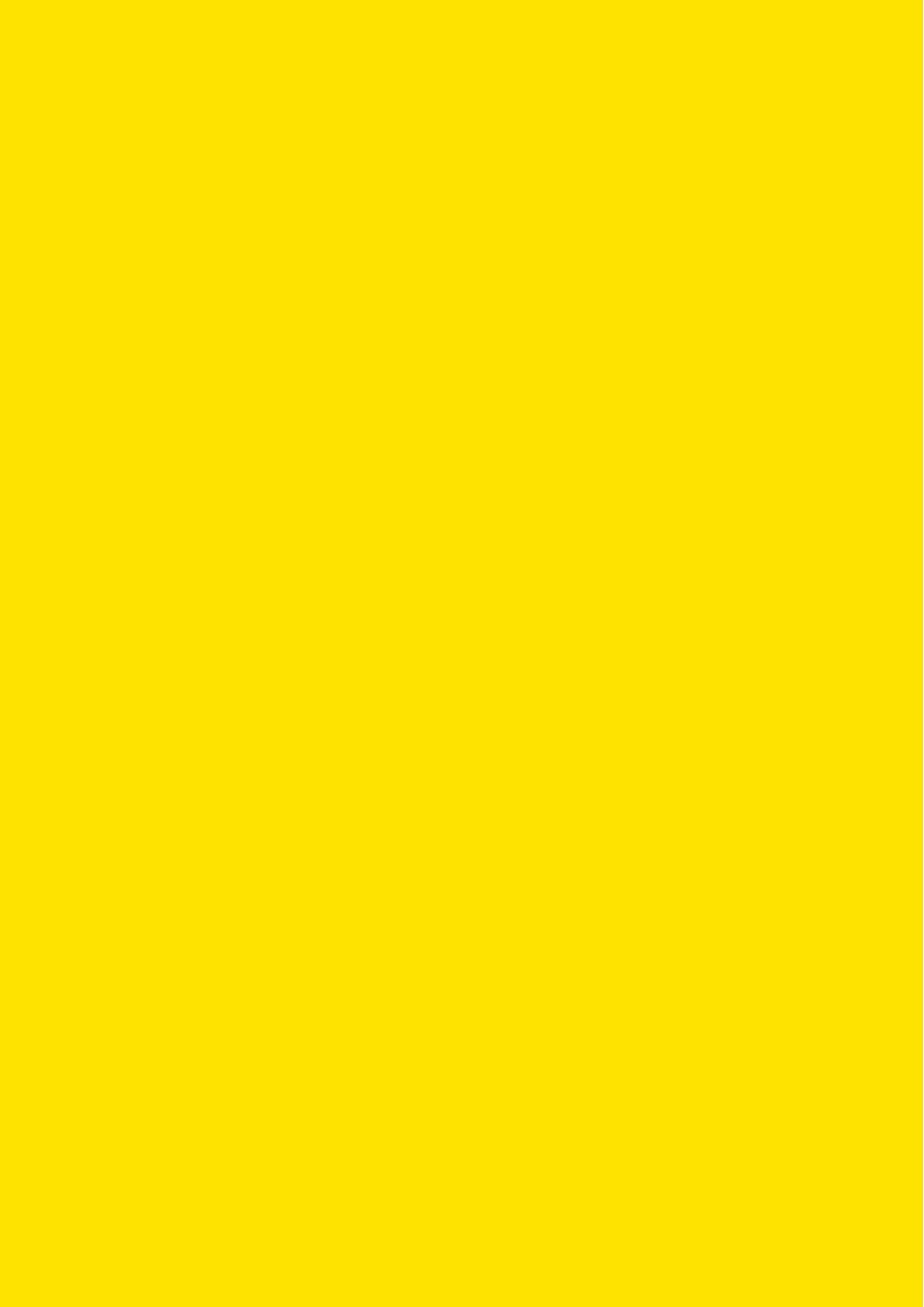

# **Foreword**

Adding value in a competitive global marketplace for prime property

 $\sum_{\text{in } n} \text{~random~of~} \text{~on} \text{~of~} \text{~and~} \text{~of~} \text{~on} \text{~and~} \text{~on} \text{~and~} \text{~on} \text{~and~} \text{~and~} \text{~and~} \text{~and~} \text{~and~} \text{~and~} \text{~and~} \text{~and~} \text{~and~} \text{~and~} \text{~and~} \text{~and~} \text{~and~} \text{~and~} \text{~and~} \text{~and~} \text{~and~} \text{~and~} \text{~and~} \text{~and~} \text{$ around for more than a century, but only in the last two decades has the sector really taken off. Rapid expansion has gone hand-in-hand with a growing, globally-mobile highnet-worth population that has risen fourfold in 20 years.

 Cash-rich, time-poor, and brandconscious individuals are attracted by quality design, security and the high levels of service branded residences offer. Hoteliers have actively diversified into residential as resorts and prime city centre buildings incorporate a wider mix of uses. Developers, meanwhile, have come to recognise the value-add of a brand in a competitive global marketplace.

To date, branded product has been focused in the US and Asia, and are located in resorts or major international gateway cities, but there remains significant untapped global potential. The recovery of Europe's leisure markets has made projects in the Mediterranean viable once again, and branded projects are first off the starting blocks. With many top tier world cities looking fully valued, the market is also turning to secondary urban centres for new opportunities and growth.

Looking ahead, continued wealth generation in emerging markets will underpin expansion, but we expect to see the sector evolve as it matures. New brands will enter the market and the service and amenity offer will widen, with an emphasis on experiences, particularly as younger buyers grow in importance.

#### **Summary**

**There are more than 400 branded residence schemes globally.**  Together they have a combined total of 55,000 branded residential units.

**The US is the largest market with 32% of global stock by number of schemes.** The UAE, Mexico, Indonesia and China have the largest pipelines outside the US.

#### **40 major hotel operators are**

**active in the sector,** of which Marriott International is by far the largest with a 31% market share by number of schemes.

#### **Non-hotel players are rising.**

YOO has overtaken hoteliers to become the single largest brand of any type by number of projects, with over 50 residential schemes completed and operating globally. Other non-hotel brands, including cars and fashion houses are growing in the sector but still remain small in comparison.

**Our analysis shows an average premium for branded residences over non-branded product of 31%,**  but this varies significantly by location.

#### **Lesser premiums are achieved in more mature luxury markets,**

where prime stock of all types are of very high quality, and location is a greater determinant of value. In New York, recent branded schemes trade at a discount to some exceptional non-branded projects.

#### **HNWIs and emerging market wealth will continue to drive expansion of the sector.** The

Middle East and Eastern Europe (for domestic HNWI growth) and Australia (for inbound HNWI flows) are markets with relatively little supply but positive prospects.

#### **Guaranteed rental returns will come under greater scrutiny from**

**regulators.** A key selling point for buyers in the past, regulation in the US and UK now classes these as collective investment schemes. We expect this model to gradually adapt to appease regulators.

Cover Image: Passeig de Gràcia 111, Residences by Mandarin Oriental, Barcelona, Spain.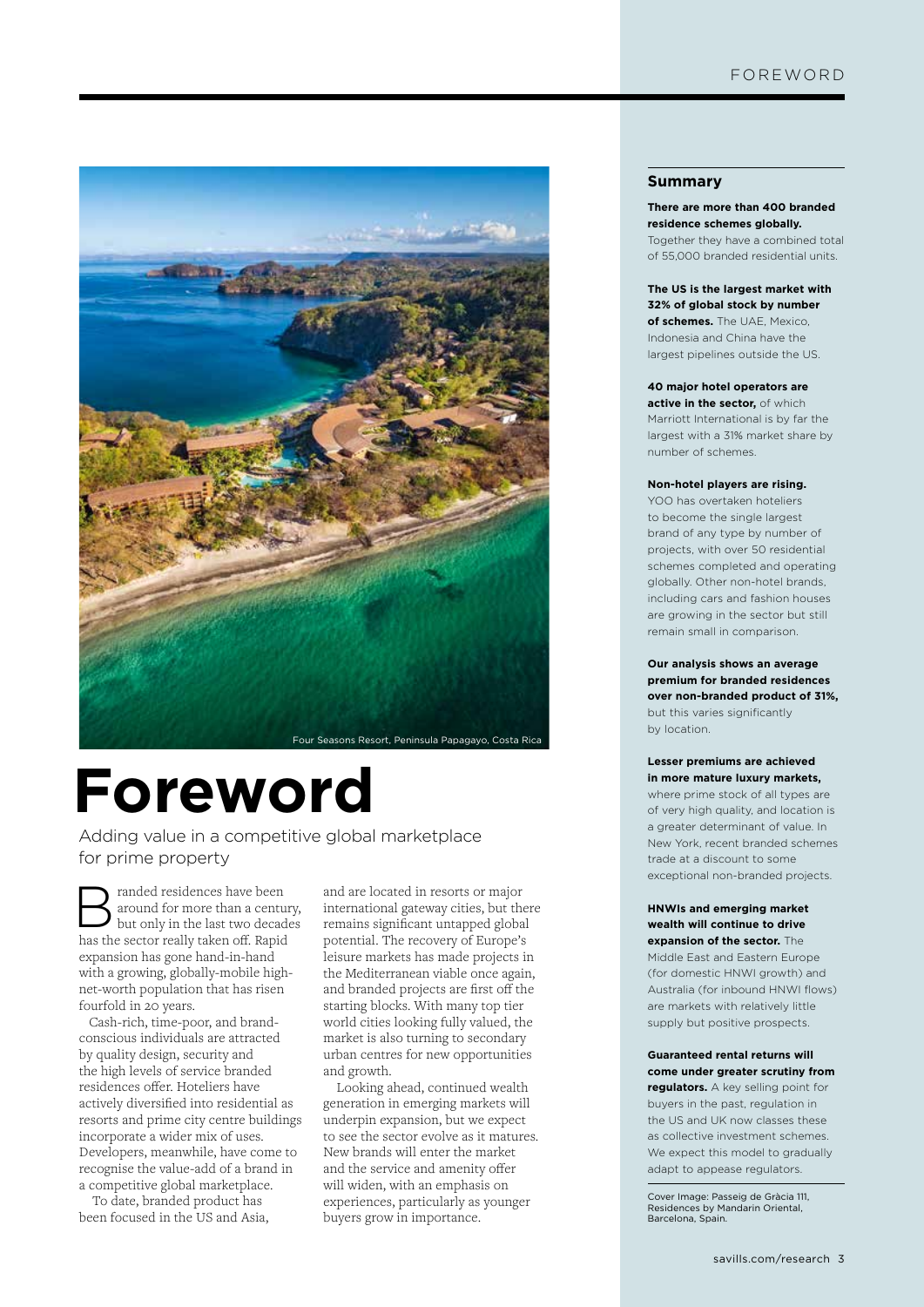# **The branded residence advantage**

Branded residences offer many advantages in a crowded global marketplace for luxury property

There are a multitude of reasons that the branded residence sector has grown so rapidly in the last two decades. Brand association instils buyer confidence, and is especially attractive to globally-mobile, time-poor individuals seeking a high service offer, hassle-free ownership and prospect of rental returns when not in occupancy. Hoteliers benefit from diversified schemes and additional income streams, while deepening their relationship with their customers. For developers, a brand brings profile, and may also lead to price premiums (see p.10). The main advantages for brands, developers and owners are summarised below.

#### **Advantages for the brand, developer and owner**

#### **HOTEL/BRAND ADVANTAGES**

- Diversification of scheme can improve viability
- Income generation from licensing and management fees
- Short-term returns from sales
- Helps meet planning requirements (where a single use may not be granted)
- Additional and varied rental product
- More brand 'flags' (where standalone)
- Deepens customer relationships

#### **DEVELOPER ADVANTAGES**

- Reputable brand instils buyer confidence
- Price premiums over non-branded product
- Greater project visibility
- Design expertise and consistency

**<sup>D</sup>EVELOPE<sup>R</sup>**

**<sup>O</sup> <sup>W</sup> <sup>N</sup> <sup>E</sup> <sup>R</sup>**

■ Gain access to the hotels' customer base

### **OWNER ADVANTAGES**

**H**<br>COLLECTER

**RA**<sup>VO</sup>

**B**

- Superior services and amenities
- Brand association, perceived as 'safer'
- Turnkey, quality fit out
- Suitable to lock up and leave
- Prestigious 'trophy home'
- Investment potential and income returns (rental schemes)
- Professionally managed

Source: Savills World Research & Savills International Development Consultancy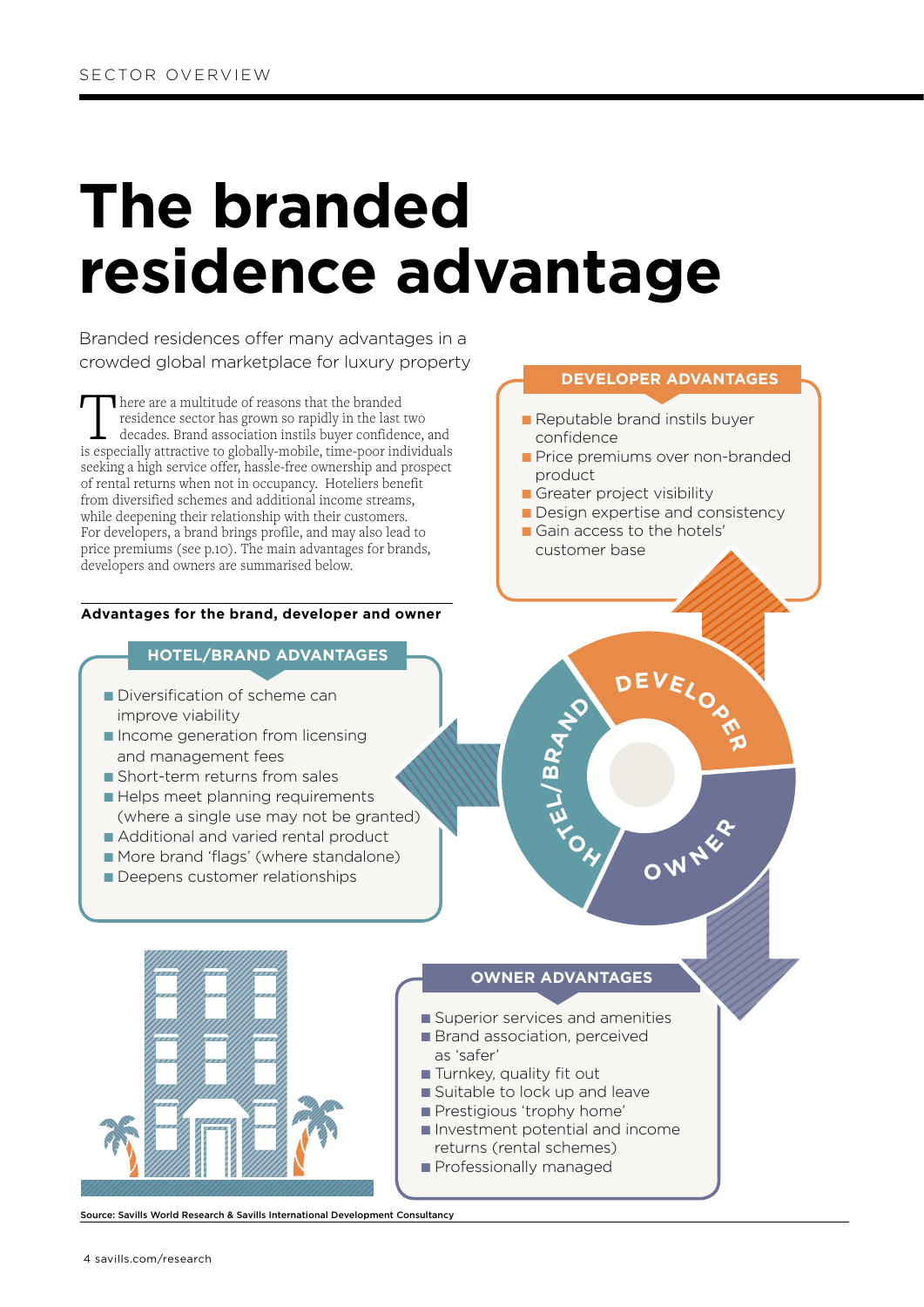## **How they work**

In broad terms, branded residences are normally a partnership between a brand (often a hotel operator) and a developer. The brand grants a licence to the developer to market and sell residences incorporating their brand. Residences are sold to private individuals or entities, who may use the property for their own use, or let it through the hotel's rental scheme subject to conforming to the required furniture and fitting specification. The following fees are usually charged by hotel operators:

■ **Marketing License Fee** (also known as 'Royalty Fee'): 2%-5% depending on operator and brand. Paid by the developer.

■ **Management Fee** (if residences are managed by the hotel operator) an annual charge paid by the owner for having the brand on their residence, and access to the operator's services, concierge etc, or **Trademark License Fee** (if residences are franchised by the hotel operator) paid by the owner for having the brand on their residence, collected by the property manager.

#### **Simplified branded residence model Type of branded residence:**



Owners of branded residences are also required to pay annual fees (sometimes called 'Homeowners' Association Fees', 'Community Expenses' or 'Service Charges') to cover the service and maintenance of common areas on the development and are directly proportionate to unit size or purchase price.

Homeowners' Association Fees vary depending on the location, hotel brand as well as the services included, but usually equate to between 0.5% and 2% of the purchase price, per annum.

It is important that annual service charges do not exceed this, as excessive charges have shown to damage saleability, regardless of price point. Developers and operators should aim to keep them as low as possible whilst maintaining expected high standards of service and quality.

**Co-located:** residences located on same site as hotel, e.g. Pine Cliffs Residence, Luxury Collection, Algarve **Condo hotel:** residences located within or comprise entire hotel building, e.g. W Hotel and Residences South Beach, Miami **Standalone:** residences on separate site to hotel (but hotel of the brand usually present elsewhere in city / location), e.g. Mandarin Oriental's Passeig de Gràcia 111, Barcelona **Non-hotel:** residences associated with nonhotel luxury brand, e.g. Missoni Baia in Miami

#### **Typical specification**

Unit types and sizes vary depending on scheme location, although smaller units (studios or one bedroom) are not usually delivered in resort locations to avoid cannibalising the hotel's own offer. Development costs are higher than on a nonbranded scheme, given best-in-market interior specification and extensive communal areas and facilities. Furniture, Fixtures & Equipment (FF&E) packages are mandatory if a buyer wishes to enter their property into the managed rental scheme.

Branded residences often offer exceptional levels of service and amenities. 'Base services' (included in service charges) comprise concierge and the use of hotel amenities (if affiliated to one), or dedicated amenities. 'On-demand' services, at additional cost, range from housekeeping to pet services (see below). Elevated status in hotel loyalty programmes is another major selling point, granting the holder access to free or discounted stays across the hotel's network.

#### **Typical service offer BASE SERVICES ON-DEMAND SERVICES** ■ Use of hotel amenities (or dedicated amenities for residences) ■ 24/7 security ■ Valet parking ■ Elevated status in loyalty scheme ■ Concierge: Mail and package delivery Travel and restaurant reservations Spa and salon reservations Golf and entertainment reservations Wake-up calls ■ Housekeeping ■ In-home dining service ■ Personal shopping ■ Personal trainer ■ In-home spa treatments ■ Childcare services ■ Pet services ■ Meeting room services / office equipment ■ Use of quest suite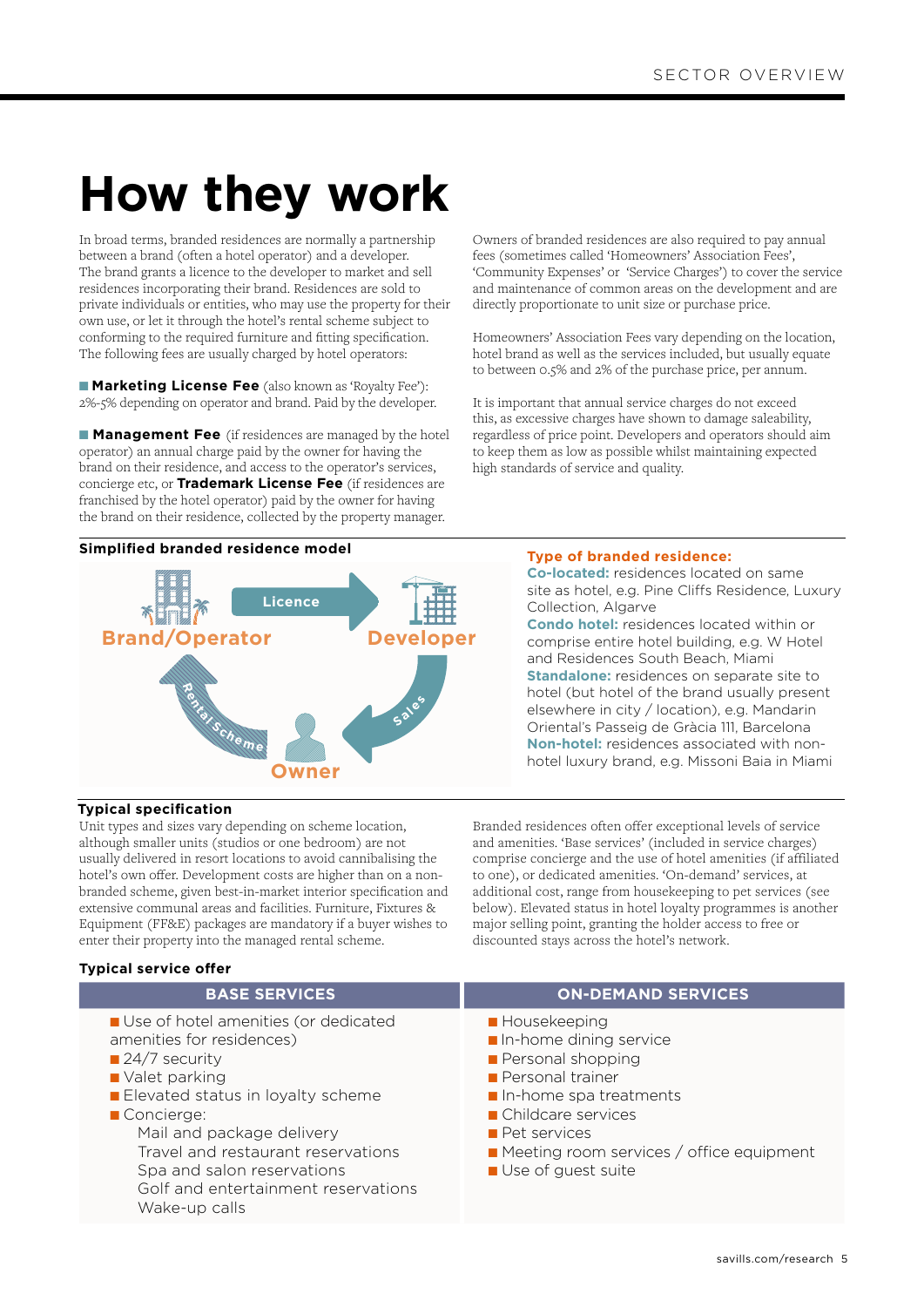## **The sector today**

We estimate there are more than 400 branded residential schemes globally, with a combined stock of approximately 55,000 residential units. The sector is dominated by hotel brands, which account for 85% of schemes. There are 40 major hotel operators active, with 65 individual brands between them. Following its purchase of Starwood in 2016, Marriott International is by far the largest single player, with a market share of 31% among hoteliers by number of schemes.

 The largest individual brand by number of schemes is not a hotelier, but YOO, a brand built on design credentials (see box out). Marriott International's Ritz-Carlton is second, followed by Four Seasons (see chart).

 In terms of global distribution, the US is the biggest single country market, home to 32% of schemes (130). Asia Pacific hosts 30% of schemes (120), of which China is the single biggest market with 7% of schemes (30). Europe, just ahead of MENA, represents 13% of the market (51 schemes). New York, Miami, Dubai and Bangkok are the biggest city markets, all with at least 15 projects.

 Branded residences are commonly located in either urban cores or resorts (74% and 26% respectively), and in either environment the development is usually situated in a prime location.

The sector is dominated by hotel brands, which account for 85% of schemes

### **Hotel vs non-hotel branded residences** Share of schemes **Hotel branded residences** Share of schemes **Jon-hote** 15% Hotel 85% 2% SBE 3% Trump 3% Banyan Tre 3% Intercontinental 4% Shangri-La 5% Kempinski 5% Accor 7% Hyatt 10% Four Seasons 2% Mandarin Oriental 25% Other 31% Marriott International



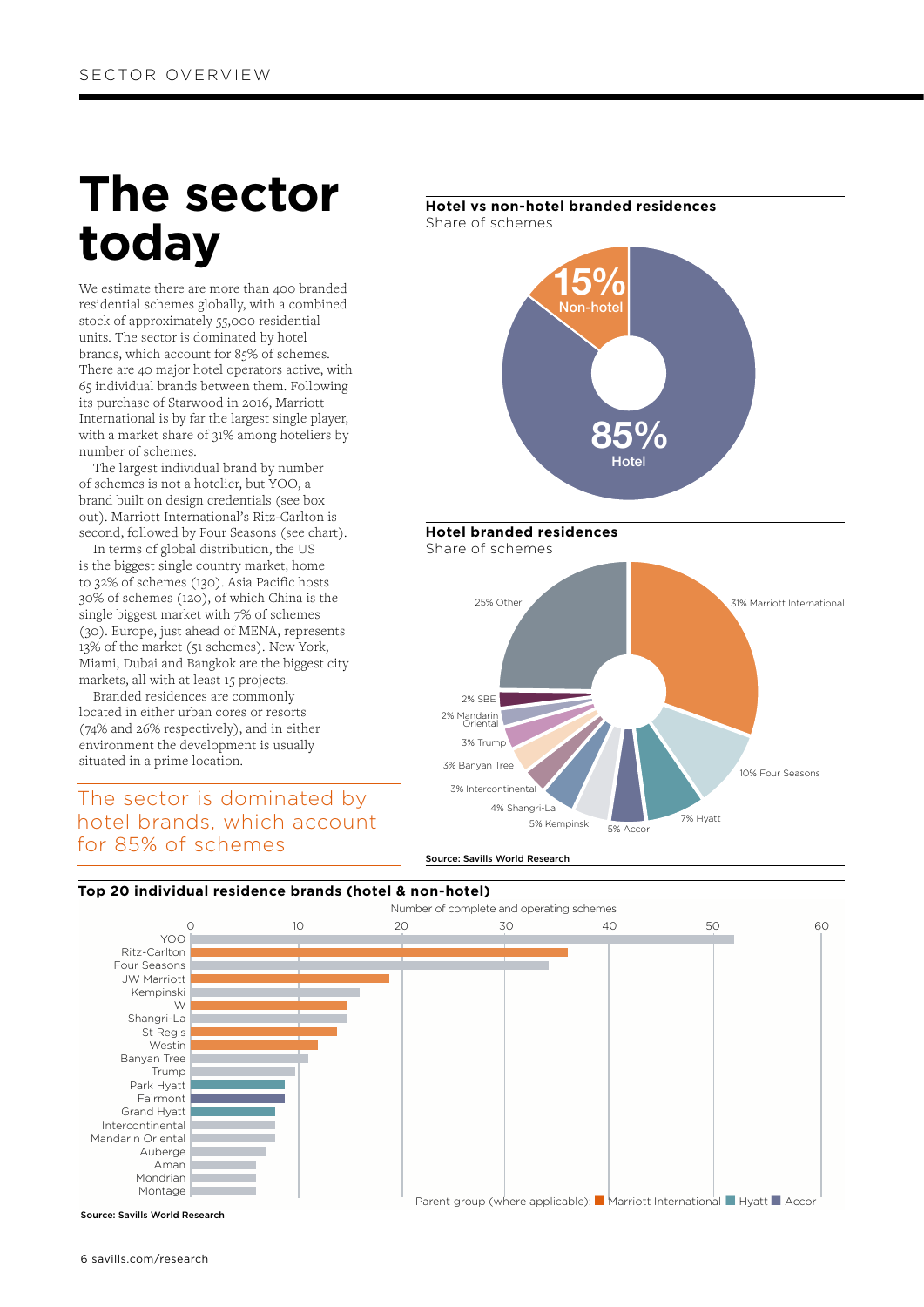

### **Non-hotel branded residences**

While hotel brands dominate the sector, other aspirational brands are operational too, ranging from luxury cars and fashion houses to celebrity designers. Residential developments under these brands

benefit from association with a luxury product or designer. Miami has been a hotbed of innovation in this area, host to a wider range of non-hotel branded projects than any other city.

| <b>Brand</b>           | No of<br>completed<br>residential<br>schemes | Project<br><b>locations</b>     | <b>Summary</b>                                                                                                                                                                                                                                                                                                                        |  |
|------------------------|----------------------------------------------|---------------------------------|---------------------------------------------------------------------------------------------------------------------------------------------------------------------------------------------------------------------------------------------------------------------------------------------------------------------------------------|--|
| YOO                    | 52                                           | 34<br>countries                 | YOO was established in 1999 by John Hitchcox in<br>partnership with designer Philippe Starck. It works with a<br>team of celebrity designers, including Jade Jagger and Kelly<br>Hoppen, to create distinctive designer-branded residences<br>that bring visibility to projects. YOO is also now branching<br>into standalone hotels. |  |
| Porsche                |                                              | <b>Sunny Isles</b><br>Beach, FL | Developed by Dezer Properties and designed by Porsche<br>Design Studios, this 60-storey tower features a car elevator<br>that allows owners to park their car outside their apartment.                                                                                                                                                |  |
| Aston<br><b>Martin</b> |                                              | Miami, FL                       | G&G Business Developments collaborated with Aston<br>Martin, who designed the interior spaces of the 66-floor<br>tower. Located in downtown Miami, sales have achieved a<br>44% premium over non-branded luxury stock.                                                                                                                |  |
| <b>Missoni</b>         |                                              | Miami, FL                       | Another Miami project, Missoni Baia is developed by<br>OKO Group with design by the Missoni fashion brand. To<br>take advantage of the waterfront location, apartments<br>feature flow-through design and 10-foot deep balconies.<br>In response to market conditions, designs were recently<br>reconfigured to offer smaller units.  |  |

#### **Non-hotel branded residences, selected examples**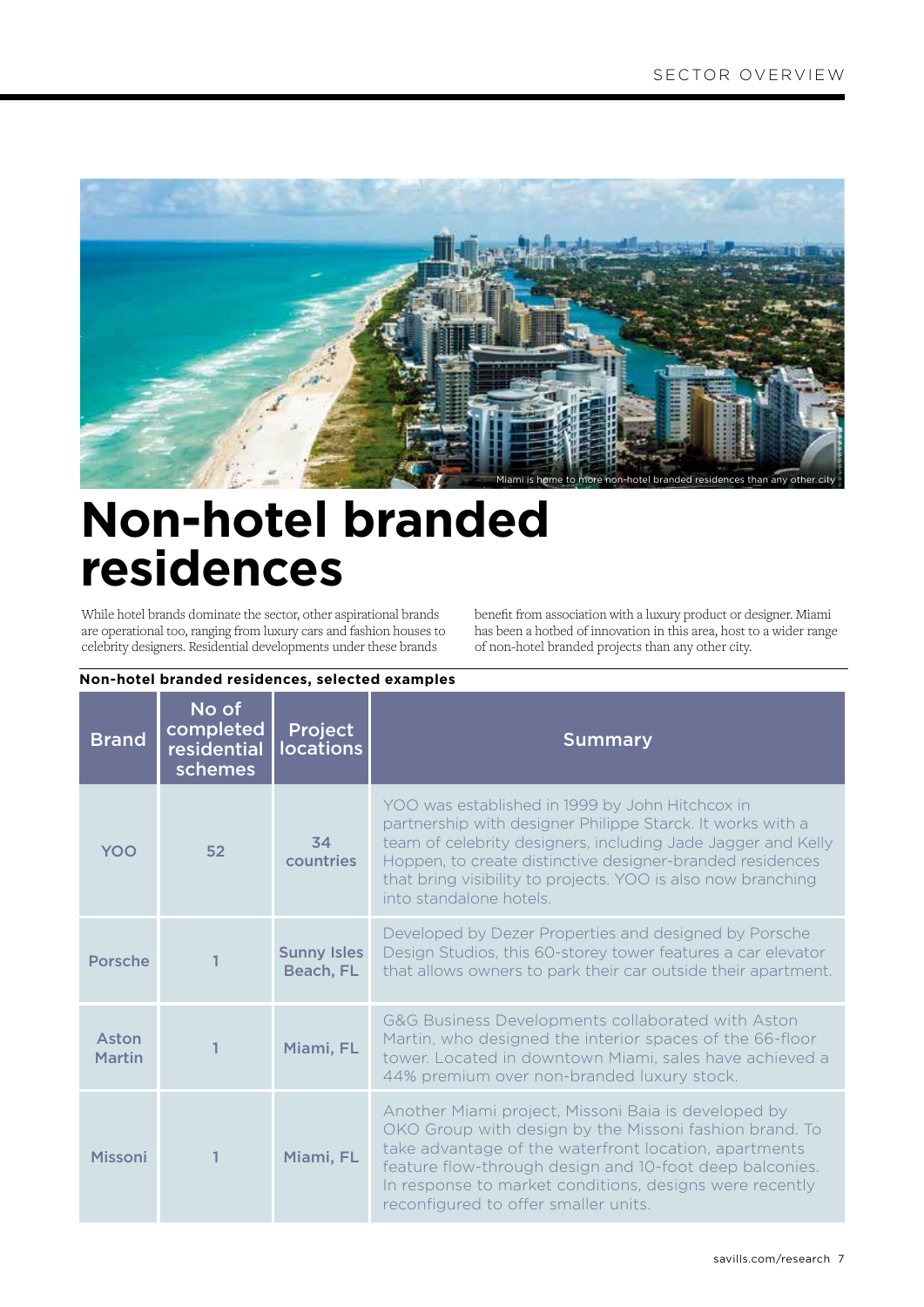### **Supply: global distribution and sector characteristics**



Source: Savills World Research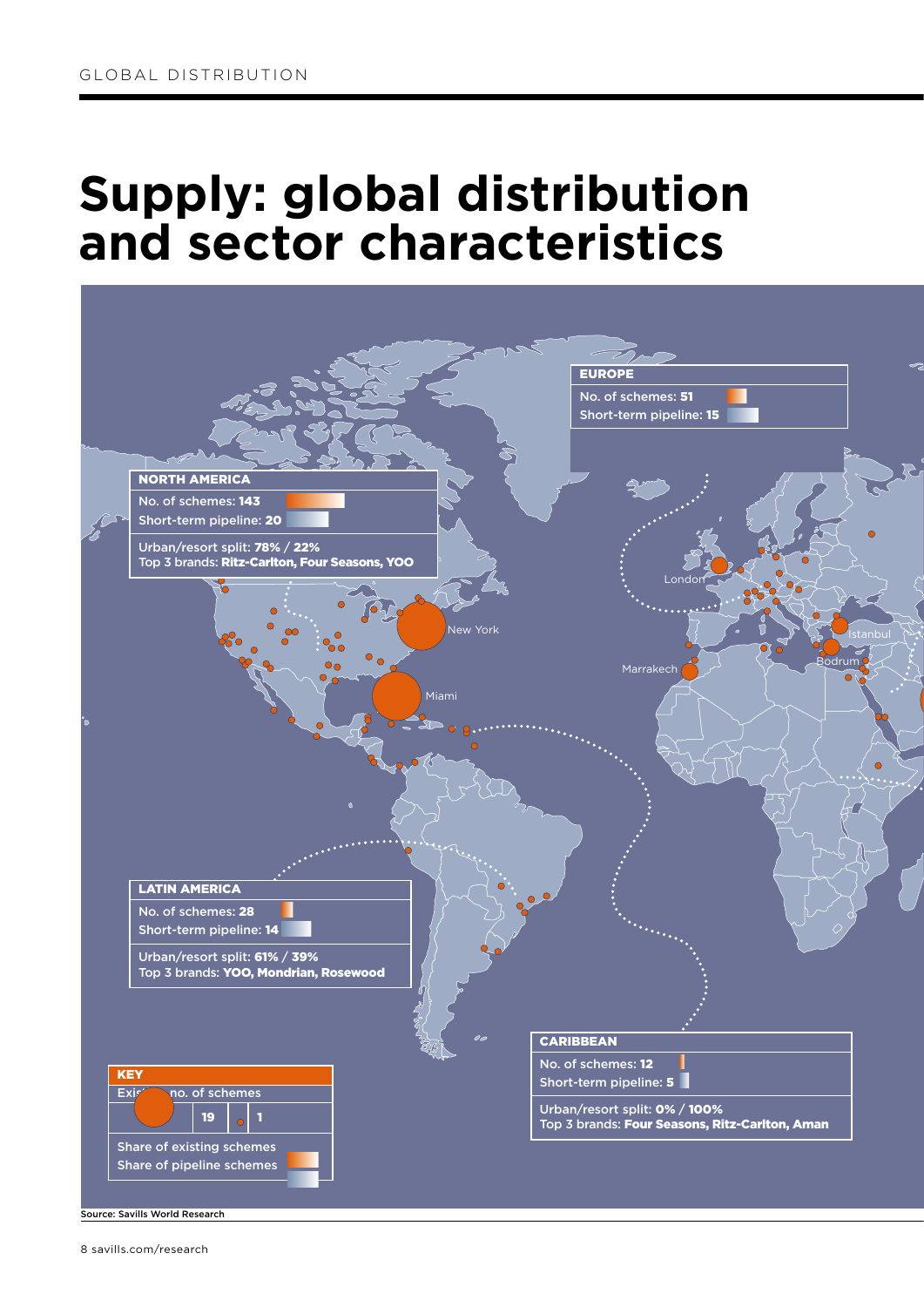There are more than 400 branded residence schemes globally with some 55,000 branded residential units combined. Here we analyse their distribution and characteristics





Branded residences **AT A GLANCE**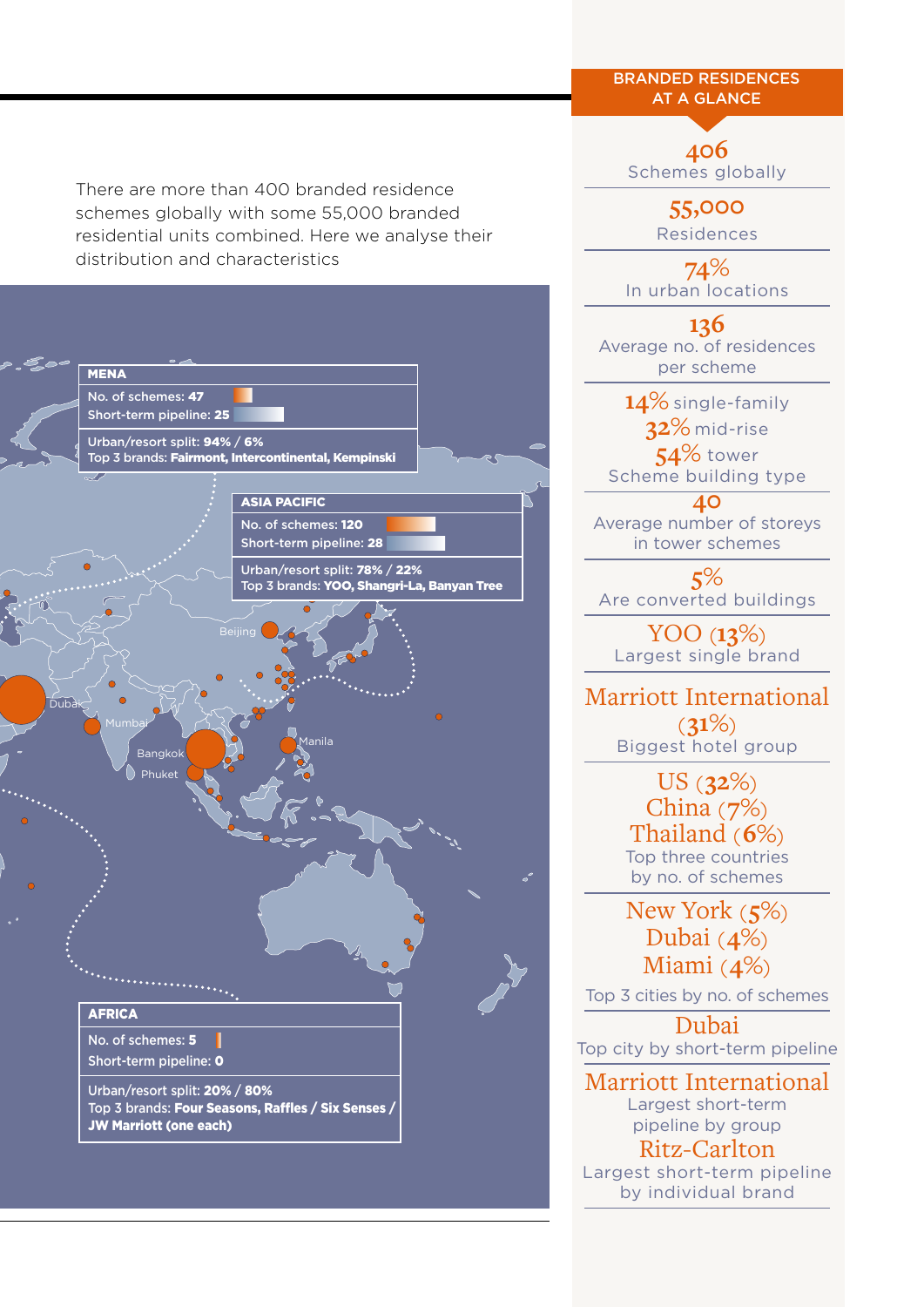### **The branded residence price premium**

Our analysis shows an average premium for branded residences over non-branded product of 31%, but this varies significantly by location

**W** hen a luxury brand is given to a residential product, it benefits from the same qualities of branded residences are assured of a quality product, product, it benefits from the same qualities of that brand by association and design. Purchasers limited in supply, that shares in the values of the brand. Pre-existing brand awareness means that the residential product may enjoy greater profile and attract a larger demand base. For this reason, purchasers are willing to pay more for branded than non-branded property. Our analysis suggests that on average, branded residences achieve a price premium of 31%, but this varies significantly by location.

 The largest premiums are usually achieved in emerging markets. Luxury brands have proved appealing to the newly wealthy, by whom they are viewed as a mark of success. Owning a branded property is seen as both status affirming and a safer investment choice. Premiums are also larger in these markets because the standard of branded properties are usually so much higher than existing and even new-build non-branded stock.

 Analysis of current prices at the Ritz-Carlton Residences in Bangkok, located in Thailand's tallest building, MahaNakhon, show that premiums can exceed 80% over competing, non-branded stock. Where a branded development is the first to bring prime property of

**Branded residences sales price premiums by key cities** 

international standards to an emerging market, premiums can be even greater. For example, branded residence premiums of 90% over existing prime stock have been achieved in Belgrade, Serbia. In Almaty, Kazakhstan, they have exceeded 150%.

 In the case of European resort locations, premiums range from 20% to 45%. In this market, there is a balance to be struck between pricing and sales velocity, however, as evidence suggests that resort developments commanding the highest premiums also see slower sales velocities. Four Seasons' Palazzo Tornabuoni, Florence, a conversion of a historic palazzo, achieved a 44% premium over comparable local prime stock. Amanzoe, an Aman Resort in Porto Heli, Greece, achieved a 40% premium over non-branded product. Pine Cliffs, a Luxury Collection resort in Portugal's Algarve, sold strongly and achieved a 37% price premium.

 Lesser premiums are achieved in more mature luxury markets, where prime stock of all types are of very high quality, and location is a greater determinant of value. Comparing equivalent branded and non-branded developments, in Dubai the premium stands at 38%, Miami 32%, and in London it is 8%. Analysis of recent sales prices in New York suggest in some cases a branded discount of 15%, as some exceptional, nonbranded, buildings currently trade.



Based on prices per square metre of comparable branded and non-branded developments

Source: Savills World Research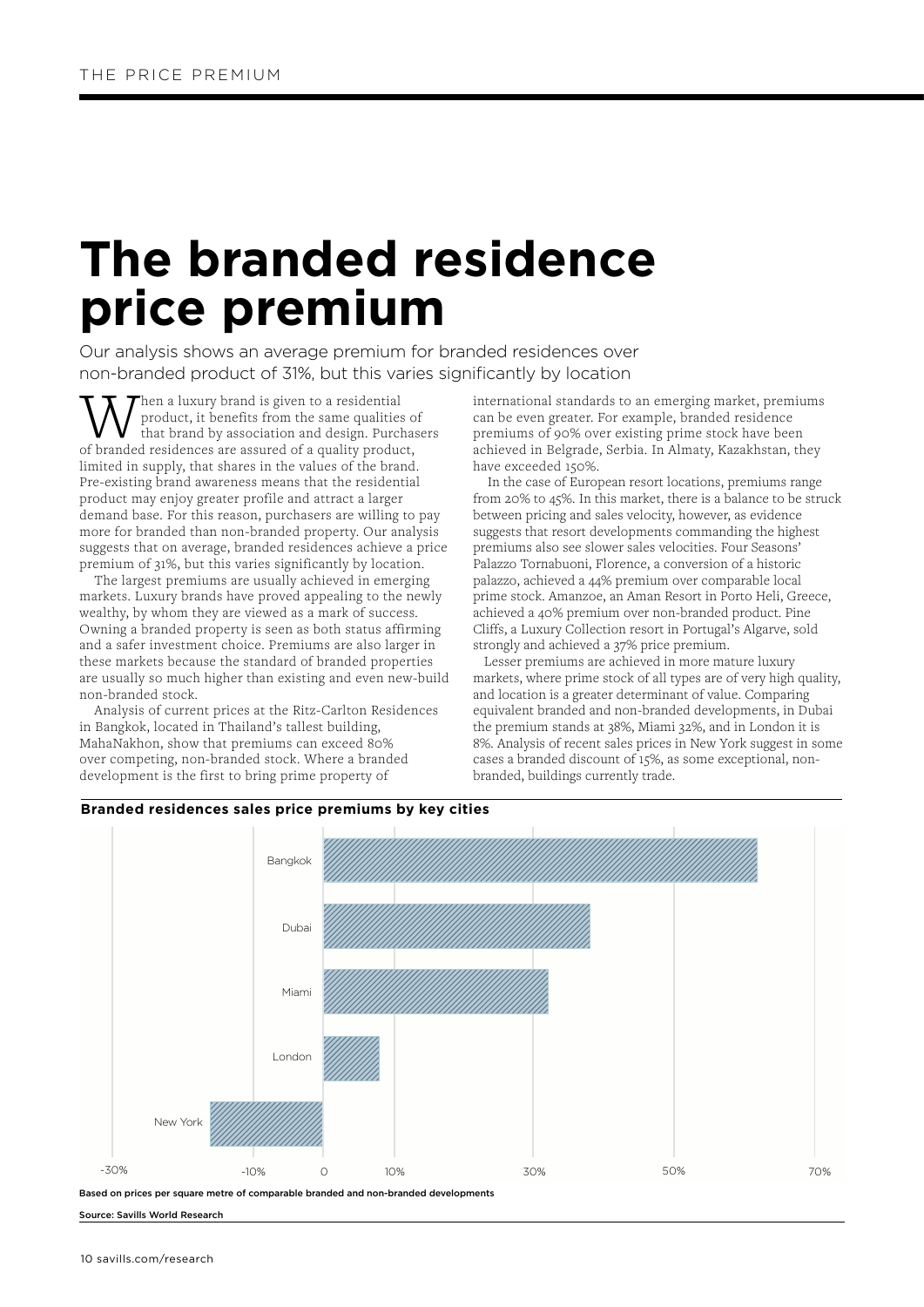### **The future of branded residences: demand**

HNWIs and emerging market wealth will continue to drive expansion of the sector

#### **The market is expanding geographically**

Our analysis of existing supply and projects currently under construction suggests a broader geographic spread than ever before. Over a quarter of projects currently under construction are in Asia Pacific (27%), closely followed by the Middle East and North Africa (23%), 14% in Europe and 13% in Latin America. At a country level, the UAE, Mexico and Indonesia have the largest pipelines outside the US.

#### **Watch emerging countries**

Branded residences can offer a solution to residents in emerging markets with immature residential property sectors. They offer comfort, security and familiarity.

 We have identified 'emerged' and 'emerging' countries with the best domestic growth prospects over next decade, making them strong contenders for future branded residence development. The UAE, a safe haven in the Middle East, ranks first and already has the largest pipeline of branded projects outside the US.

 Kazakhstan, Qatar, Panama, China, and Israel all have at least a handful of branded projects, but positive underlying domestic growth prospects suggest room for more. Pioneering developers and operators may consider emerging Eastern European markets such as Latvia, Slovenia and Slovakia, or Turkmenistan, all currently unserved with no stock of projects in the pipeline.

#### **Follow the money: HNWI trends**

Popular destinations for globally mobile HNWIs, especially those that attract emerging wealth, are a natural base for branded residences. For those who may be buying abroad for the first time, the presence of a brand instils buyer confidence.

 Australia saw the largest inflow of HNWIs in 2017. As the country's business centre, many HNWIs who migrate to Australia are likely to end up in Sydney. Currently, Sydney has just one branded residence scheme. Australia stands out as a market that has huge growth potential.



#### **Top 10 countries by domestic growth prospects\***

| Country         | <b>Existing</b><br>branded<br>residence<br>schemes | Short-term<br>scheme<br>pipeline |
|-----------------|----------------------------------------------------|----------------------------------|
| <b>1. UAE</b>   | 25                                                 | $12 \overline{ }$                |
| 2. Kazakhstan   | 3                                                  | 1                                |
| 3. Latvia       | $\Omega$                                           | $\Omega$                         |
| 4. Turkmenistan | $\Omega$                                           | $\Omega$                         |
| 5. Qatar        | 4                                                  | $\Omega$                         |
| 6. Slovenia     | $\Omega$                                           | $\Omega$                         |
| 7. Panama       | 3                                                  | 1                                |
| 8. Slovakia     | $\Omega$                                           | $\Omega$                         |
| 9. China        | 30                                                 | 5                                |
| 10. Israel      | 3                                                  | $\overline{2}$                   |

Source: Savills World Research \*Forecast growth 2018-2028 in GDP, population, employment and households earning over US\$250,000, GDP per capita greater than \$15,000

#### **Global HNWI flows in 2017**

| <b>Inflows</b>                                                                                                                          |                                                                                                 | <b>Outflows</b>                                                                                              |                                                                                                               |  |
|-----------------------------------------------------------------------------------------------------------------------------------------|-------------------------------------------------------------------------------------------------|--------------------------------------------------------------------------------------------------------------|---------------------------------------------------------------------------------------------------------------|--|
| <b>Australia</b><br>US<br>Canada<br><b>Caribbean</b><br><b>Israel</b><br><b>Switzerland</b><br>New Zealand (+1,000)<br><b>Singapore</b> | $(+10,000)$<br>$(+9,000)$<br>$(+5,000)$<br>$(+5,000)$<br>$(+2,000)$<br>$(+2,000)$<br>$(+1,000)$ | China<br>India<br><b>Turkey</b><br>UK<br><b>France</b><br><b>Russia</b><br><b>Brazil</b><br><b>Indonesia</b> | $(-10,000)$<br>$(-7,000)$<br>$(-6,000)$<br>$(-4,000)$<br>$(-4,000)$<br>$(-3,000)$<br>$(-2,000)$<br>$(-2,000)$ |  |

Source: New World Wealth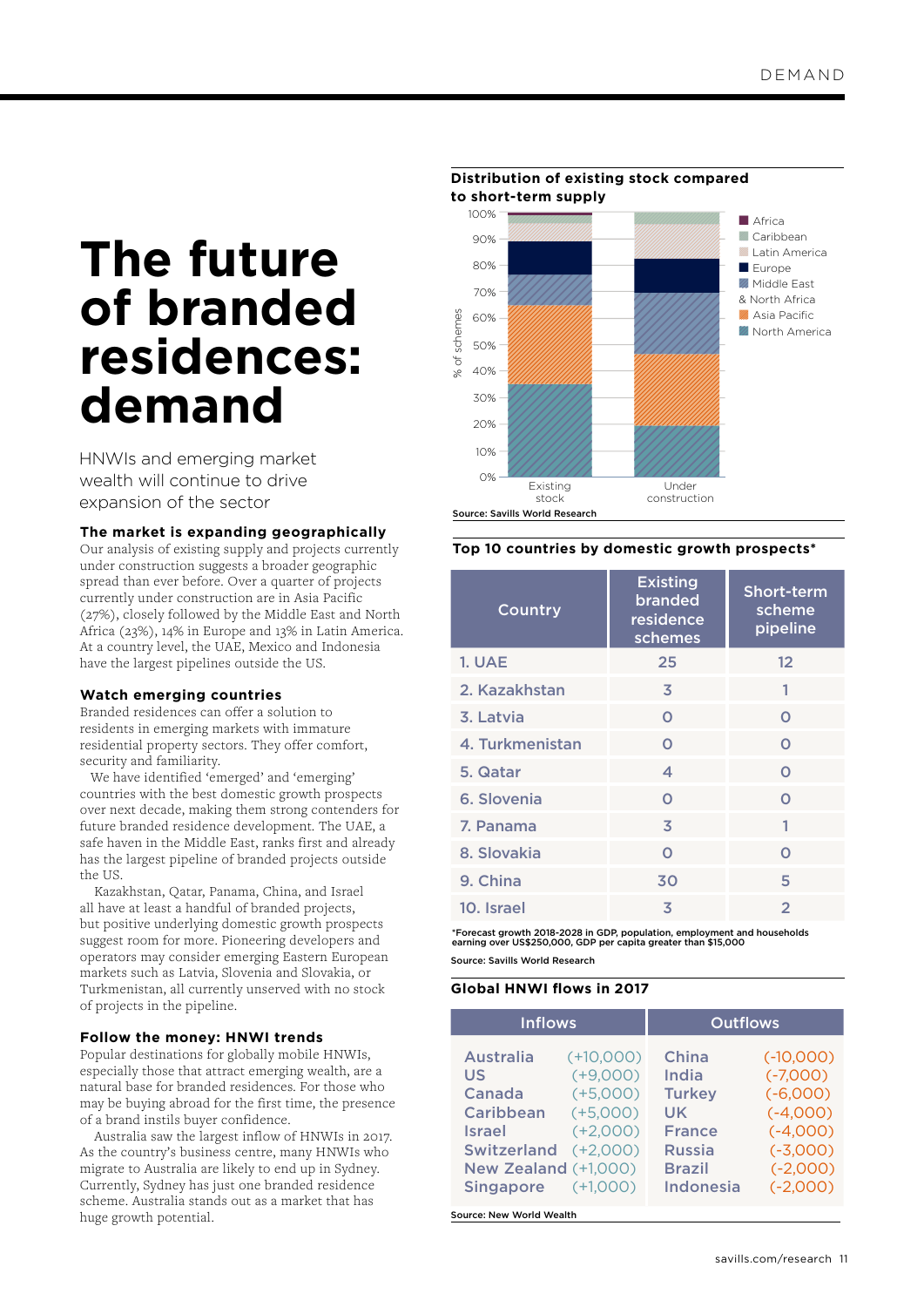#### B RA NDED R ESIDENCES: case studies



Peninsula Papagayo, Costa Rica *Adding value through management*

> **BRAND Four Seasons** Developer / investor **Gencom (since 2017) COMPLETE 2004, renovated 2017 BRANDED UNITS 65** Hotel Rooms / suites **182** Sales price points **\$800 per sq ft**

#### **BUILDING**

3 to 5-bedroom villas and apartments.

#### **LOCATION**

Peninsula Papagayo, overlooking two beaches. Thirty minutes from Liberia International Airport with direct flights to the US, Canada, UK and Central America.

#### **AMENITIES**

Arnold Palmer golf course, five tennis courts, marina, 8 miles of nature trails, restaurants and lounge, gourmet grocer. Emphasis on sustainability and 'barefoot luxury'. Papagayo Explorers Club provides local experiences and activities, ranging from dolphin explorations to mountain biking.

#### **SUCCESSES**

A proactive approach to property management has been attractive to buyers. Recent refurbishments saw significant upgrades to the residences and amenity offer, and the addition of 25 new residential units. The resort now has the highest grossing rental revenues in the Four Seasons portfolio.



WAIKIKI BEACH, HONOLULU HAWAII, USA *Fast-selling resort*

**BRAND Ritz-Carlton (Marriott International)** Developer / investor

**Irongate COMPLETE Tower I: 2016, Tower II: 2018 BRANDED UNITS 556** Hotel Rooms / suites **Condo hotel** Sales price points **\$2,000 per sq ft**

#### **BUILDING**

Studio to 4-bedroom apartments located in two towers of 28 storeys on a single podium deck.

#### **LOCATION**

Not a frontline beach location, but adjacent to Luxury Row, a prime retail destination. Residences in the tower benefit from ocean and water views.

#### **AMENITIES**

Concierge, celebrity-designed gym, yoga studio, spa and infinity pool. Two restaurants: Sushi Sho and BLT Market (which also provides room service), plus a Dean and DeLuca café and winebar on the ground floor promenade. On completion of the second tower, a high-end grocer, children's facility, and 2,500 sq ft of event space will also be provided.

#### **SUCCESSES**

In spite of being a few blocks inland from the beach, the project sold quickly and achieved a premium over competing supply. Sales of tower one began in Q1 2013 and 92% of units were under contract in the first year. Sales of tower two started in Q3 2014, 237 (96%) of units had been contracted by Q1 2018 (a rate of approximately 70 per annum).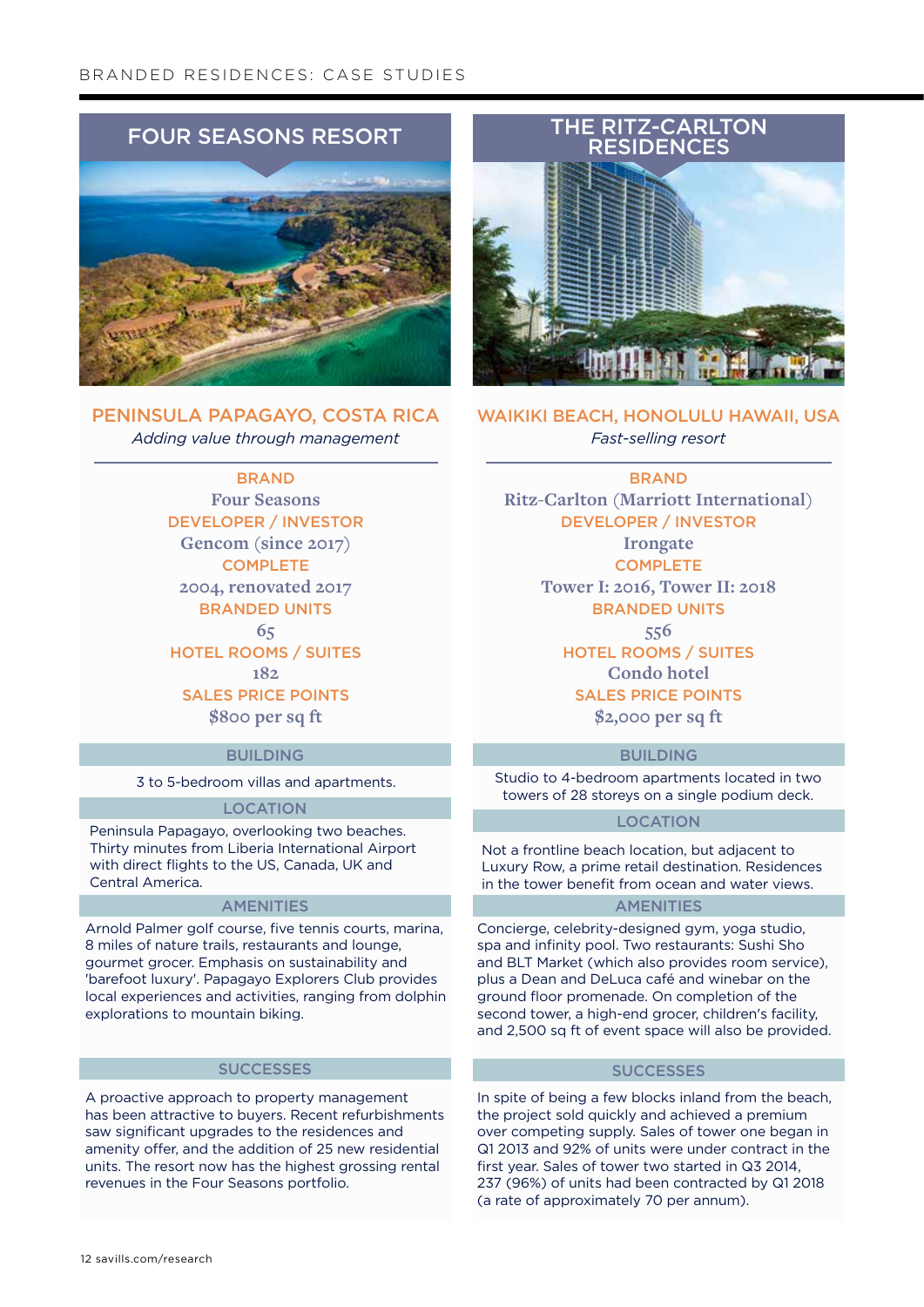#### BRANDED RESIDENCES: CASE STUDIES



Los Angeles, USA *Bringing the right brand to the market*



#### **BUILDING**

13-storey building with 20 2 to 4-bedroom residences and two rooftop pool decks.

#### **LOCATION**

West Sunset Boulevard in West Hollywood, a cultural and entertainment hub long associated with the movie industry.

#### **AMENITIES**

Signature restaurant, a lobby lounge, rooftop venue and a nightclub/bar, rooftop pool and a 4-treatment room spa. Separate rooftop pool and terrace for residences.

#### **SUCCESSES**

EDITION, positioned as a boutique 'anti-chain' luxury brand, aligns well with West Hollywood visitors and residents alike. A quality, but targeted amenity offer proved appealing to buyers (mainly those working in film and media) and the scheme sold quickly. Sales began in Q1 2018 and 80% of the units were under contract by June 2018.



Barcelona, Spain *European city standalone*

**BRAND Mandarin Oriental**

Developer / investor **KKH Capital Group, Perella Weinberg Real Estate Fund II LP COMPLETE** 

**2020**

**BRANDED UNITS 34**

Hotel Rooms / suites

**Standalone** Sales price points

**TBA**

#### **BUILDING**

20-storey tower, conversion of the former Deutsche Bank building.

#### Location

Passeig de Gràcia is Barcelona's most exclusive retail street and home to two of Gaudi's architectural works. Avinguda Diagonal is at the heart of the city's business district.

#### **AMENITIES**

Private serviced lobby, club lounge, meeting and entertainment space, fitness facilities, spa, outdoor recreation deck and swimming pool. Dining and parking.

#### **SUCCESSES**

The first standalone hotel-branded residences in Europe. A conversion of an office building by renowned Catalan architect Carlos Ferrater, it makes best-use of a prime site.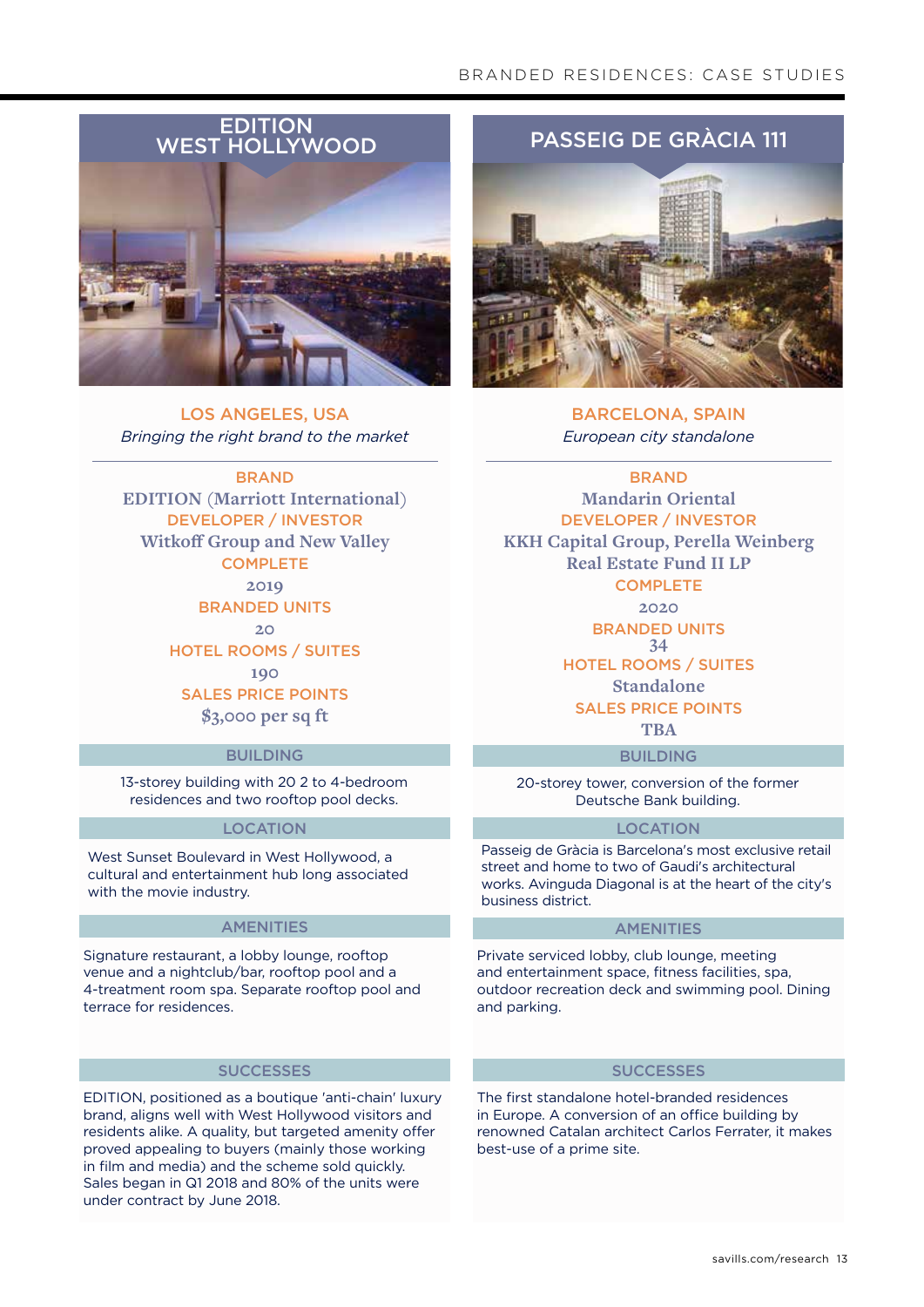

### **The future of branded residences**

As the sector matures, a brand alone can no longer be counted upon to generate a premium and new non-hotel brands will give hoteliers a run for their money

#### **Brands alone will no longer command premiums in saturated markets**

Brands generate the largest premiums in new destinations and emerging markets that have yet to see prime residential product of international standards. In mature markets, branded residences command a smaller premium, and recent evidence from New York suggests that branded schemes are actually trading at a discount to non-branded stock. Schemes such as 432 Park Avenue (unbranded) offer hotel-style services and amenities, and has successfully established itself as brand in its own right.

 To differentiate from the competition, experiences rather than services will become an increasingly important factor. A pool, spa and concierge service are now a staple of any midto-high-end residential development and no longer enough.

 In response, branded operators are setting their schemes apart by offering distinct brand experiences. Marriott International's W hotels and residences have led the way in targeting the market for millennials (and their followers) and offer celebrity-chef restaurants, bars and nightclubs, attracting visitors and local residents alike. Six Senses focuses on health and wellness. Accor's Orient Express residences will offer an extensive entertainment offer themed around the 'art of travel'. Another Marriott International brand, Luxury Collection, emphasises location and the unique features of the property itself.

#### **New brands will give hoteliers a run for their money**

The branded residence sector is dominated by hotel brands, but others are making inroads. YOO is the largest single brand, car brands and fashion houses are in on the act, and other aspirational brands will follow suit.

 Technology companies, already disrupting the car industry, may be a natural fit. They are innovative and have loyal customer bases. Luxury food and drink brands may be another contender, with potential to provide a distinct service offer to residents.

#### **Guaranteed rental returns will come under greater scrutiny from regulators**

Historically, many developers have offered guaranteed rental returns on branded residences. These were mandatory rental schemes whereby a developer offered owners guaranteed return for a fixed number of years. In a low interest rate environment, such schemes were a major selling point and cemented the sector's popularity with investors.

 While appealing, when these agreements expired, owners rarely benefited from the same levels of return (in many cases the developer built it into the sales price). Today, far fewer brands are comfortable with the risk exposure. Regulators are also taking notice. Legislation, first in the US and now the UK, classes these programmes as collective investment schemes, and subjects them to the same scrutiny as financial instruments.

 As a consequence, such guarantees are no longer offered on projects in the US, and other markets are likely to follow suit. Agents are also now unable to promote such projects in these markets, even if they are outside the US or UK.

 We fully expect to see guaranteed rental returns to adapt to this legislation as a result. The sale and leaseback model is being used as a workaround in some cases. The litmus test is: is the buyer purchasing a property or an income stream? Optional rental schemes appear to be the best model for the sector going forward.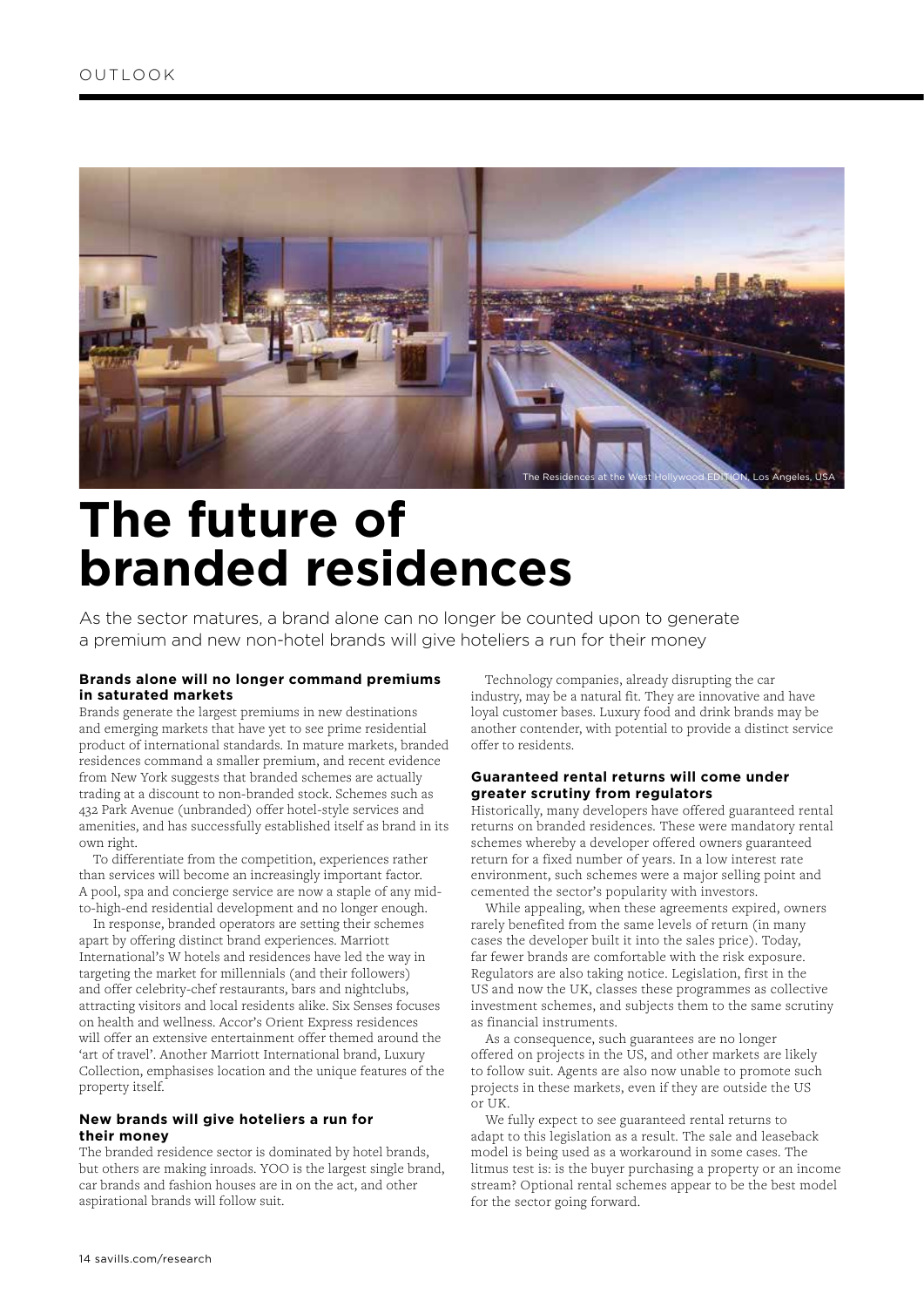**Savills World Research** We monitor global real estate markets and the forces that shape them. Working with our teams across the globe, and drawing on market intelligence and published data, we produce a range of market-leading publications, as well as providing bespoke research to our clients.

#### Paul Tostevin

Associate Director +44 (0) 20 7016 3883 ptostevin@savills.com

#### Sean Hyett Analyst

+44 (0) 20 7409 8017 sean.hyett@savills.com

### **Consultancy** Riyan Itani

Director, Head of Department +44 (0) 20 7016 3759 ritani@savills.com

#### Alexandros Moulas **Director**

+44 (0) 20 7016 3872 almoulas@savills.com

#### World Research International Development Residential Development Hotels **Sales** Rod Taylor

Director, International Residential **Developments** +44 (0) 20 7016 3727 rdtaylor@savills.com

#### Edward Lewis Director, London Residential Development Sales +44 (0) 7967 555 627 elewis@savills.com

#### Tim Stoyle

Head of Hotel Valuations +44 (0) 20 7409 8842 tstoyle@savills.com

Savills plc is a global real estate services provider listed on the London Stock Exchange. We have an international network of more than 600 offices and associates throughout the Americas, UK, Europe, Asia Pacific, Africa and the Middle East, offering a broad range of specialist advisory, management and transactional services to clients all over the world.

This report is for general informative purposes only. It may not be published, reproduced or quoted in part or in whole, nor may it be used as a basis for any contract, prospectus, agreement or other document without prior consent. Whilst every effort has been made to ensure its accuracy, Savills accepts no liability whatsoever for<br>any direct or consequential loss arising from its use. Th permission from Savills Research.